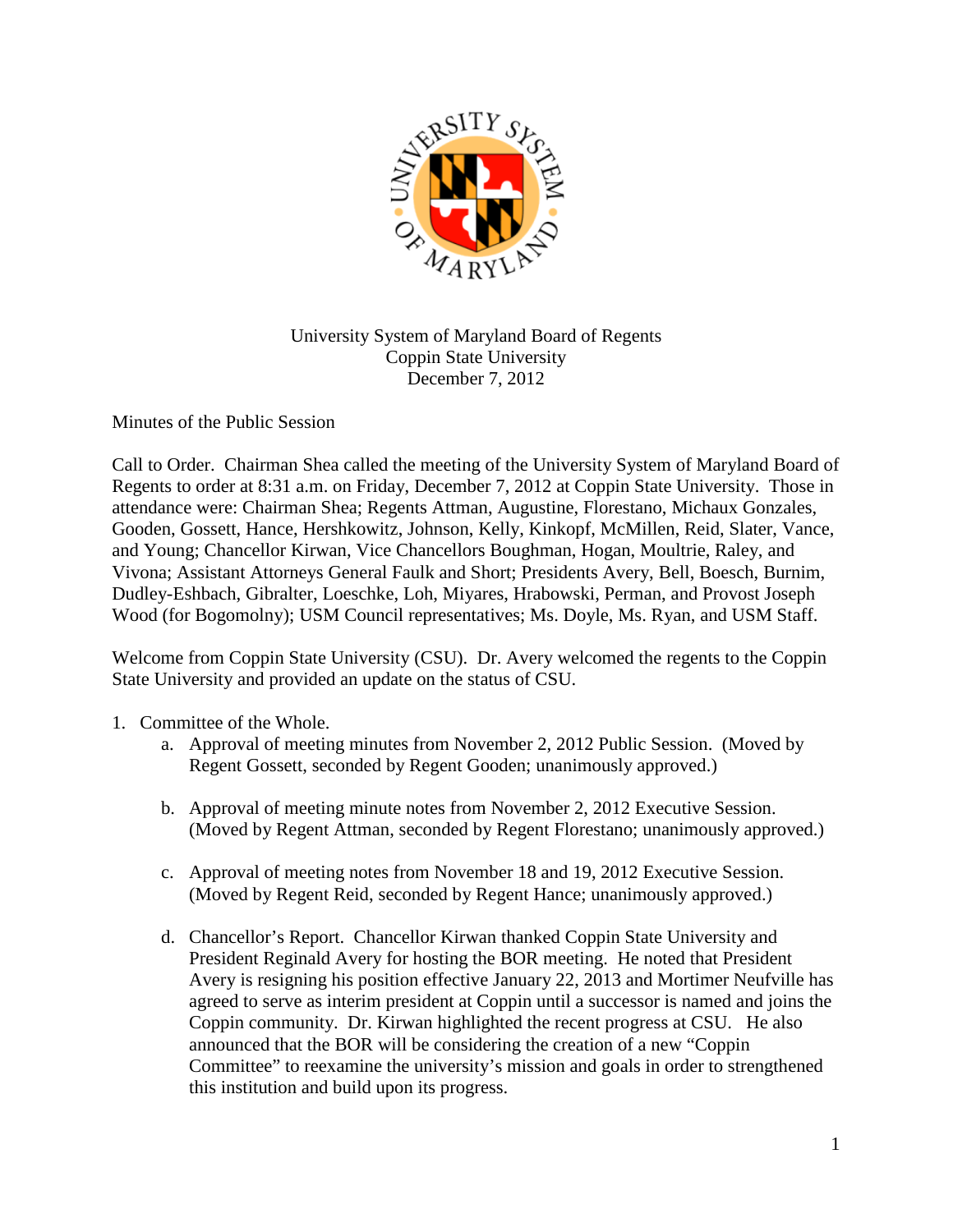Chancellor Kirwan reviewed recent USM activities, including the partnership with Ithaka S+R to measure how well online learning platforms are working. This effort is being funded by a \$1.4 million grant from the Gates Foundation. The Business-Higher Education Forum (BHEF) received a \$400,000 multi-year grant from the Alfred P. Sloan Foundation to partner with the USM to expand and scale opportunities for Maryland students in the growing field of cyber security. Finally, he reported that a search is underway for a director to lead the USM's new academic transformation center, now formally called the Center for Innovation and Excellence in Learning and Teaching (CIELT). This center will enable the USM to secure and expand its leadership position in course redesign and other innovative teaching models for the benefit of its students.

Chancellor Kirwan reviewed the highlights of campus activities, accomplishments and recognitions.

- e. Review of Coppin State University. (Moved by Regent Florestano, seconded by Regent Reid; unanimously approved.)
- 2. Report of Councils.
	- a. Council of University System Staff. Ms. Sullivan reported on the activities of the Council. A joint meeting was held on November 13 with CUSS and USMSC. The Council is reviewing their 2012-13 goals, the 2013 Regents Awards, a letter to be sent to legislators during the 2013 session, and is updating the list of discounts available to USM employees.
	- b. Council of University System Faculty. Dr. Zimmerman reported on the joint CUSF, CUSS, and USMSC meeting and provided a CUSF resolution on academic freedom.
	- c. Council of University System Presidents. President Burnim reported on the activities of the Council, noting that they held a retreat on November 5, 2012. The discussion topics included the presidents' climate commitments, best practices for student success, fostering institutional collaborations, and emerging issues in higher education. At the December CUSP meeting the presidents discussed the preliminary FY 2014 budget, changes in CUSP meetings based on feedback from the retreat, a USM-MACC Report on competency-based credits and status of meet and confer efforts.
	- d. University System of Maryland Student Council. Mr. Cohen reported on the Council activities. The Council was briefed on course redesign and discussed shared governance, sustainability, the meeting with Governor O'Malley, voter registration efforts and the upcoming legislative session. The Council also created two workgroups – one to study differential tuition and STEM funding models and the implementation of shared governance on each campus.
- 3. Committee on Education Policy.
	- a. Approval of meeting minutes from November 19, 2012 Public Session. (Moved by Regent Michaux Gonzales, seconded by Regent McMillen; unanimously approved.)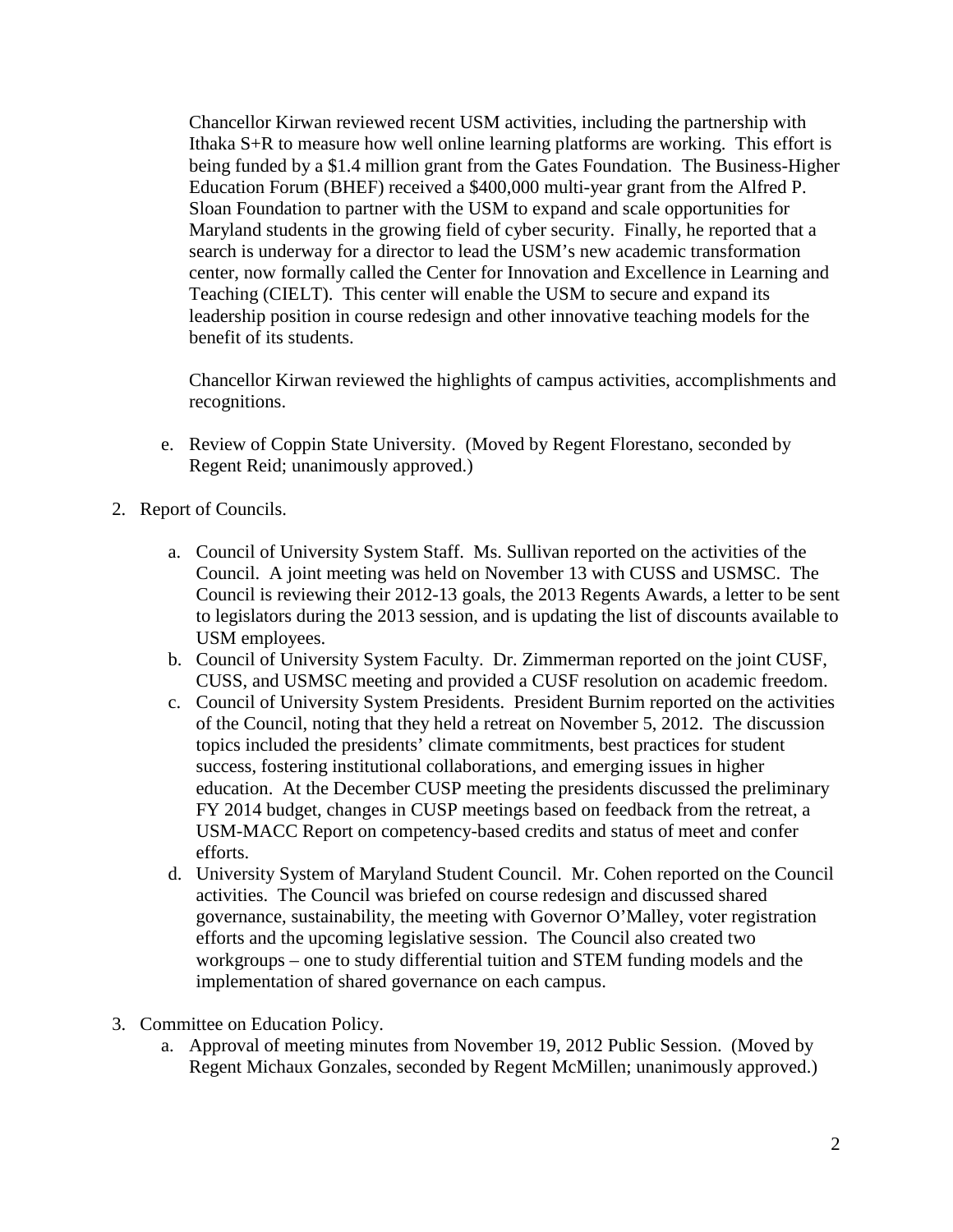- b. Approval of meeting notes from November 19, 2012 Executive Session. (Moved by Regent Michaux Gonzales, seconded by Regent McMillen; unanimously approved.)
- c. Change in Name of the Committee on Education Policy. (Moved by Regent Reid, seconded by Regent Vance; unanimously approved.)
- d. Foreign Language Instruction in the USM: Conversation with the Chief Academic Officers. Regent Michaux Gonzales presented the report.
- e. Academic Innovation Centers at USM Institutions. Regent Michaux Gonzales reported on the presentations from centers at TU, UMCP, and UMUC.
- f. Report on the Workload of the USM Faculty. Regent Michaux Gonzales presented the report.
- g. Report on Opening Fall Enrollments. Regent Michaux Gonzales presented the report.
- 4. Committee on Finance.
	- a. Approval of meeting minutes from November 15, 2012 Public Session. (Moved by Regent Kelly, seconded by Regent Michaux Gonzales; unanimously approved.)
	- b. Approval of meeting notes from November 15, 2012 Executive Session. (Moved by Regent Kelly, seconded by Regent Florestano; unanimously approved.)
	- c. Revision to Board of Regents Policy VIII-5.30 –Policy on Endowment Fund Spending Rule. (Moved by Regent Kelly, seconded by Regent Michaux Gonzales; unanimously approved.)
	- d. University of Maryland Center for Environmental Science: Facilities Master Plan Update. (Moved by Regent Kelly, seconded by Regent Reid; unanimously approved.)
	- e. University of Maryland, Baltimore: Approval of Scientific Supplies and Equipment. (Moved by Regent Kelly, seconded by Regent Florestano; approved; Regent Shea abstained from the vote)
	- f. University of Maryland, Baltimore County: Increase in Authorization for the Residence Hall Renovations/Addition Project. (Moved by Regent Kelly, seconded by Regent Reid; unanimously approved.)
	- g. Opening Fall 2012 Enrollment and FY 2013 Estimated FTE Report. Regent Kelly presented the report.
	- h. Financial Aid Report FY 2007 FY 2011. Regent Kelly presented the report.
	- i. University System of Maryland: Report on FY 2011-12 Procurement Contracts. Regent Kelly presented the report.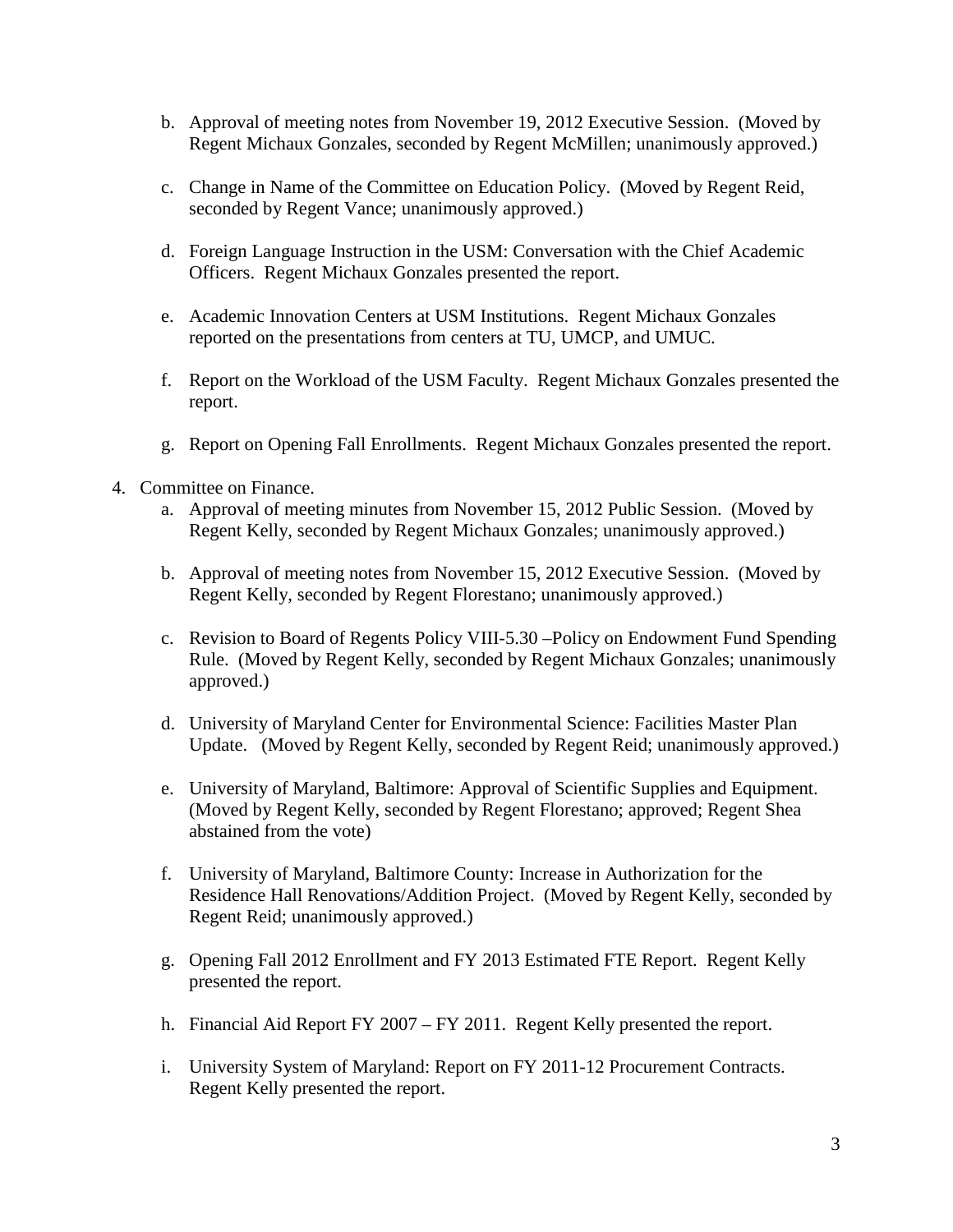- 5. Committee on Economic Development and Technology Commercialization.
	- a. Approval of meeting minutes from November 15, 2012 Public Session. (Moved by Regent Attman, seconded by Regent Florestano; unanimously approved.)
	- b. Approval of meeting notes from November 15, 2012 Executive Session. (Moved by Regent Attman, seconded by Regent Florestano; unanimously approved.)
- 6. Committee on Advancement.
	- a. Approval of meeting minutes from October 31, 2012 Public Session. (Moved by Regent Gossett, seconded by Regent Slater; unanimously approved.)
	- b. Approval of meeting notes from October 31, 2012 Executive Session. (Moved by Regent Gossett, seconded by Regent Slater; unanimously approved.)
	- c. Campaign Report. Regent Gossett presented the report.
	- d. USM Branding Campaign. Regent Gossett presented the report.

Chairman Shea read a statement regarding Board of Regents closed meetings (attached).

7. Reconvene to Executive Session. Regent Florestano moved for the adjournment of the meeting, seconded by Regent Gooden. The meeting was adjourned at 10:25 a.m.